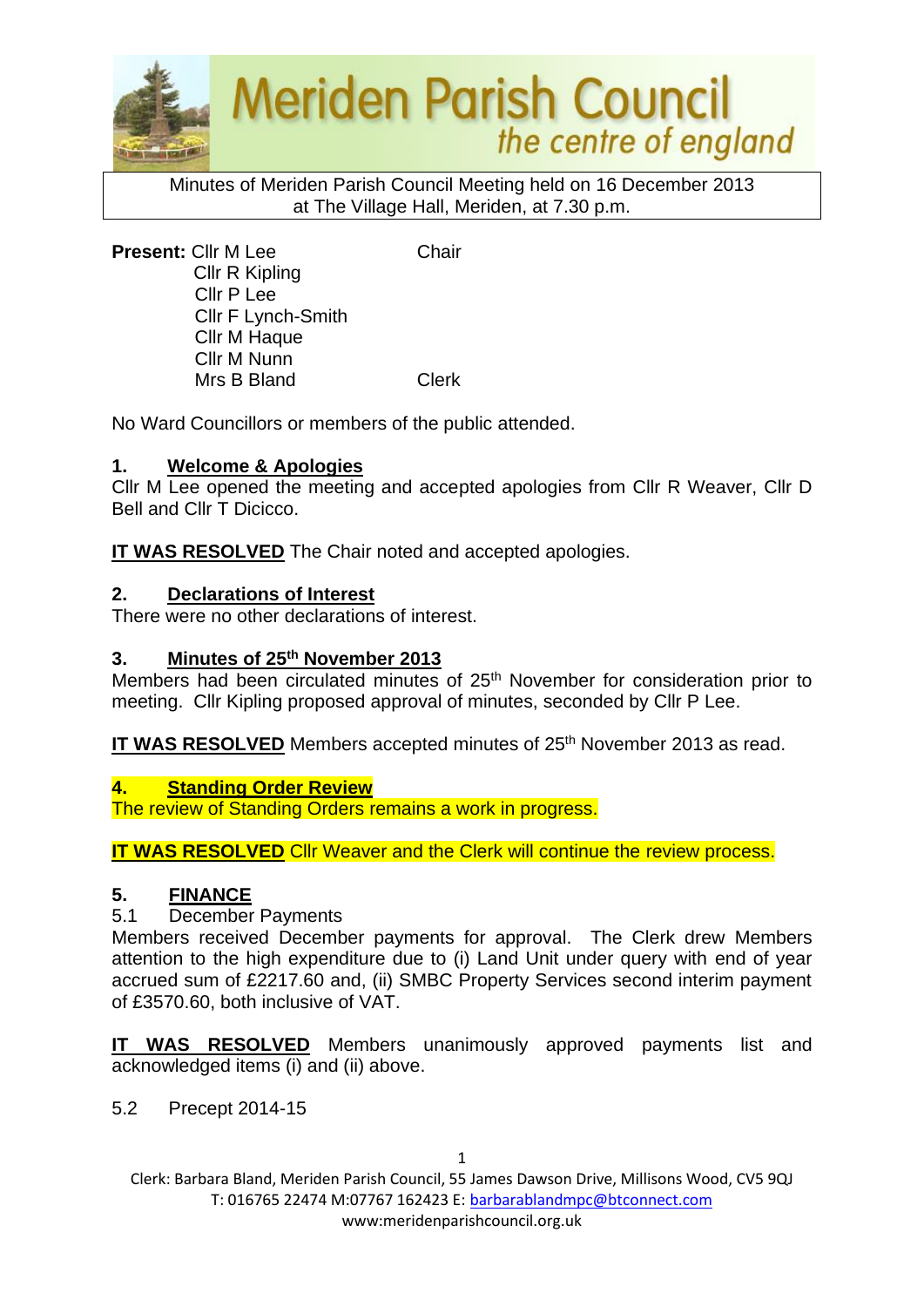

Cllr M Lee reported that an email had been received by the Clerk earlier this evening which the Clerk had no chance of circulating prior to the meeting. Attached was a letter setting out precept and tax base figures along with the indicative tax base for 2014/15, together with an indication of Meriden's share of the support grant, as approved by Full Cabinet on 10<sup>th</sup> December. Cllr Lynch-Smith recorded the fact that at the  $11<sup>th</sup>$  hour an important decision was required to be made without any opportunity to evaluate current situation to reflect any potential increase, to meet a deadline of 10<sup>th</sup> January 2014 for Meriden's indicative precept. Cllr Kipling regarded the information presented and made a recommendation of 3% uplift. Members considered this proposal and in principle agreed, however a further discussion was requested once Members were in receipt of paperwork and regarded content. The Chair suggested meeting early in January to approve Meriden's indicative precept on the basis of information received. The Clerk was requested to circulate Gemma Farrington's email and attachment, and call an Extraordinary General meeting on Monday 6<sup>th</sup> January 2014 to finalise outcome.

**IT WAS RESOLVED** Members acknowledged Cllr Lee's recommendation and requested the Clerk to circulate documents by email to all Members and call an EGM for Monday  $6<sup>th</sup>$  January 2014 at 7pm at the Pavilion.

## 5.3 Tender Process

Cllr P Lee advised the tender short listing had been undertaken today, with five contractors being invited to attend for interview. Due to end of year, Members were asked for their agreement to receive email update with "in principle" recommendations for contract award, so three months notice may be given to existing Contractors who are unsuccessful. The Chair requested Members to approve delegated powers to Finance Committee with the addition of Cllrs P Lee and J Baber to interview and recommend accordingly.

**IT WAS RESOLVED** Members approved delegated powers to Finance Committee to finalise tender process and make recommendations to full Parish Council meeting at EGM on 6<sup>th</sup> January 2014.

# **6. Progress Reports**

#### 6.1 Village Hall Management Committee

Cllr Lynch-Smith stated a letter should have been received from the Treasurer acknowledging Parish Council contribution. The Clerk confirmed receipt and read the letter to Members recording a vote of thanks to Meriden Parish Council and Cllr Lynch-Smith's valuable support and attendance at meetings.

6.2 Community Governor for Meriden C of E School Nothing to report.

6.3 War Memorials

Nothing to report.

2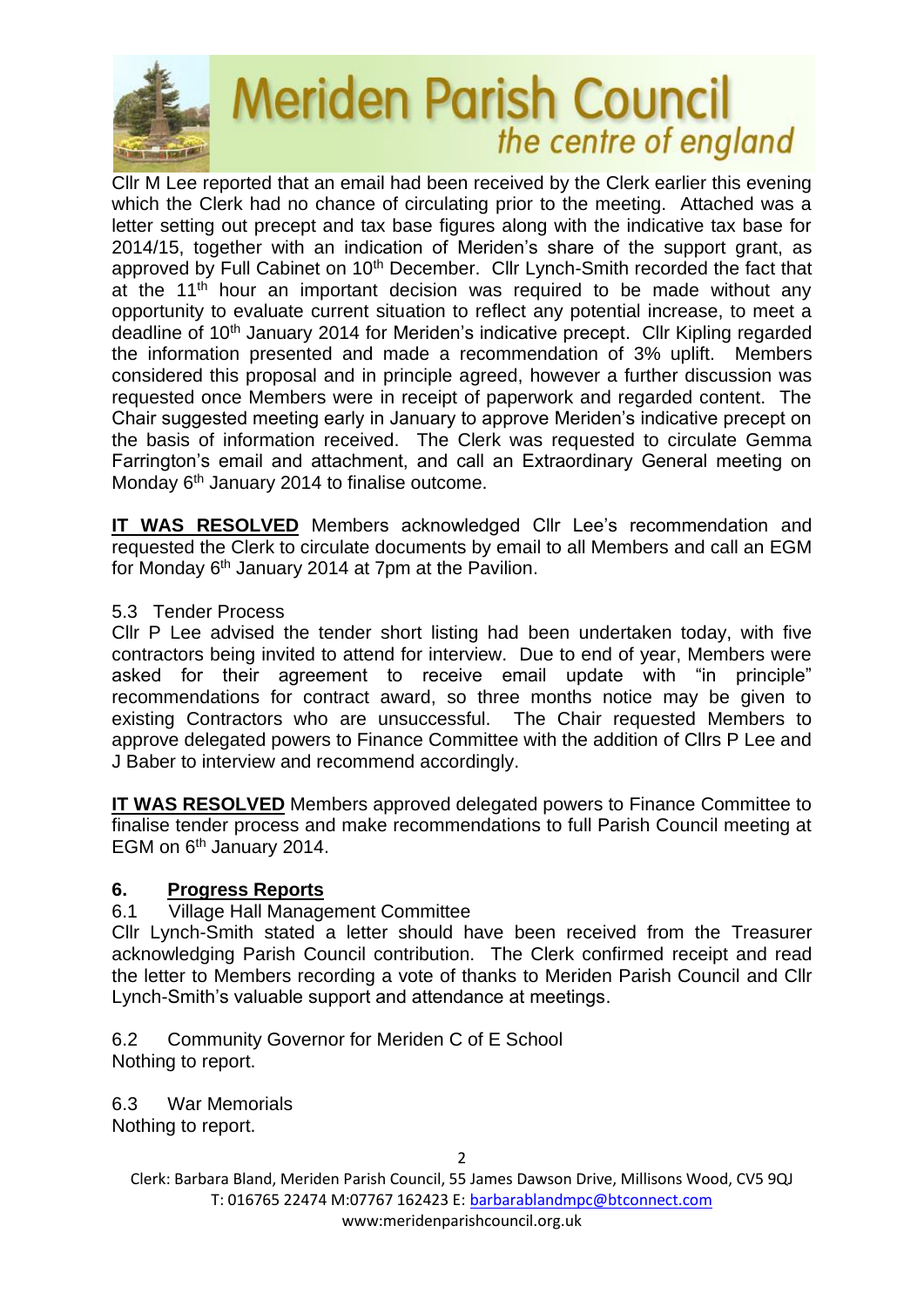

6.4 Pool Tidy Nothing to report.

## 6.5 Allotment Representative

The Clerk advised she had emailed Andrew Taylor of TWH on 5<sup>th</sup> December regarding follow up actions from  $25<sup>th</sup>$  November meeting; the following response from Rob Beattie, TWH's Technical Director, in order of issues raised:-

- (i) Bridleway TWH are not proposing any works within the allotment areas so this track will not be affected.
- (ii) Vehicular Access Unfortunately TWH have worked to the requirements of the Unilateral i.e. within the approved layout of the only provision is a pedestrian gate that will be from the turning head adjacent to proposed shed/car parking bays.
- (iii) Perimeter Security TWH advise there will be no close board fence proposed – the existing hedge is substantial enough to protect/screen allotments from the Estate.
- (iv) Erection of secure storage facility see site plan. The Parish Council to contact the Allotment Association and agree suitability.
- (v) Water Butts TWH to provide prior to formal transfer of allotments.

**IT WAS RESOVLED** Members requested the Clerk follow up actions above.

# 6.6 Footpaths/Forum

Cllr Lynch-Smith is now in receipt of a "personalised Meriden" OS map, compass and water proof wallet. She will follow up a meeting with Cllr Richard Lloyd in the New Year.

**IT WAS RESOLVED** The Chair thanked Cllr Lynch-Smith for her ongoing work.

# 6.7 Quarries Liaison Group

Cllr M Lee invited the Clerk to provide an update on this afternoon's meeting. The Clerk advised there is to be a programme of works for resurfacing of Cornets End Lane including surface and strengthening works with overlaying from Patrick's roundabout to Quarry entrance. This will comprise a three year works order programme at a cost of £100K, to raise curbs, gullies and improve drainage on this section could potentially double the budget and priorities are currently under review as Highways cannot commit budget for one road only. A further planning application has been put in by Jack Moody Limited for the construction of a concrete pad and associated operational development together with change of use of land to carry out wood chipping operations. David Lechmere reported that 20% of vehicles are NRS related and procedures are in place to enforce lorry movements with ongoing monitoring. Variations of previous planning applications to extend site licence does not appear to take account or increased lorry movements, although impact surveys are carried out, and therefore no section 106 conditions are attached, with particular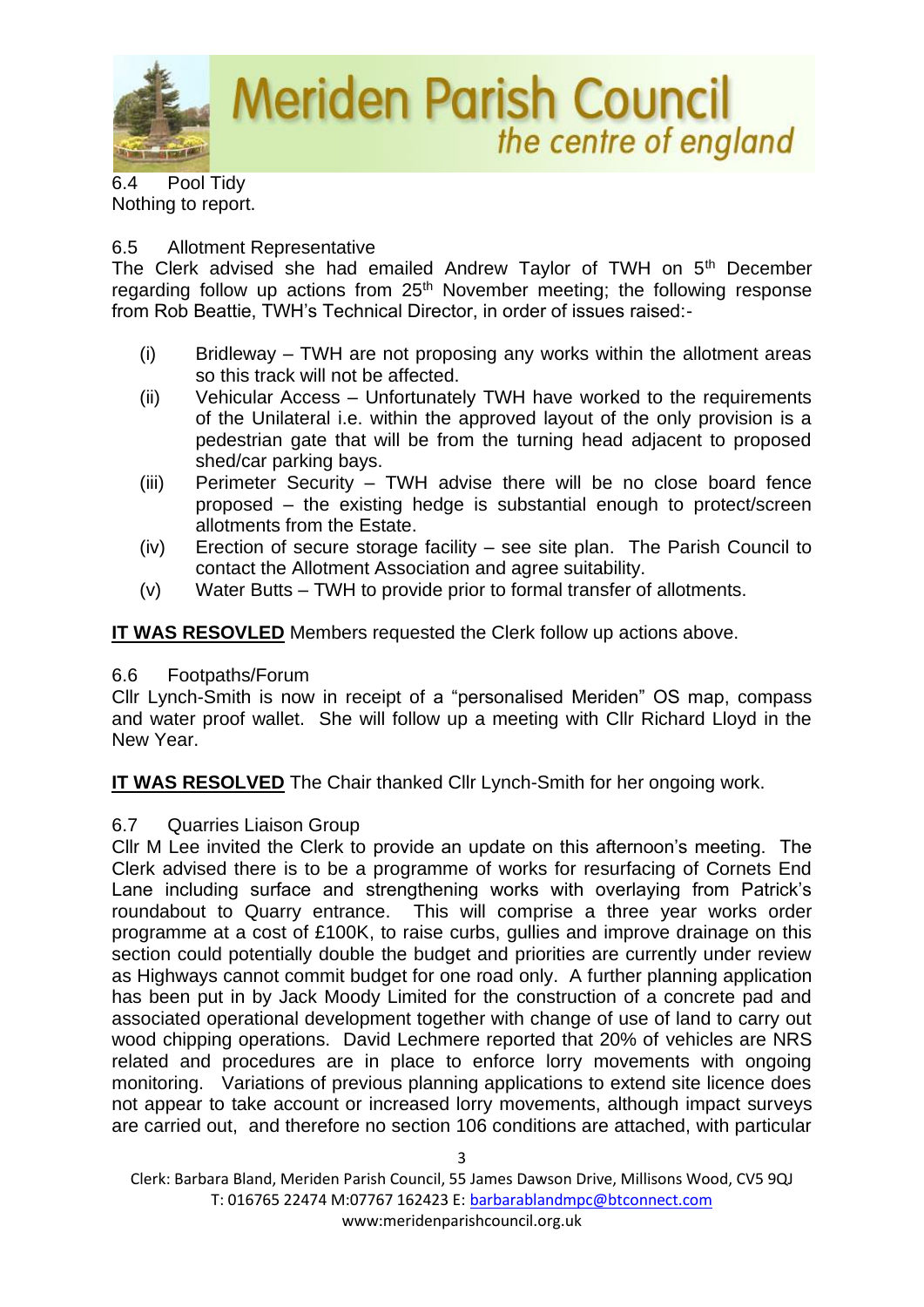

concerns around the Area G sand cap which will see increased volumes of infill due to restoration programme. Members discussed the merits of an independent traffic survey and the Clerk was requested to contact CPRE (Campaign to Protect Rural England) West Midlands for their help and guidance.

**IT WAS RESOLVED** The Clerk to contact CPRE for advice and guidance.

6.8 Solihull Area Committee – Cllr Weaver & Cllr M Lee. Nothing to report.

6.9 Tree Warden Nothing to report.

# 6.10 Community Surgeries

The Clerk reported no attendance at recent surgery. She met with Bruce Brant and they utilised the time catching up on village matters. Please refer to Clerk's Actions report for full update.

**IT WAS RESOLVED** The Clerk to continue to liaise with residents and SMBC officers.

6.11 Community Speed Watch Nothing to report.

# 6.12 HS2

Cllr M Lee informed Members that the Clerk was now in receipt of the Environmental Statements and Hybrid Bill which will be available for public scrutiny, interest and information at the Pavilion with immediate effect and throughout January.

# **7. Clerk's Report on Urgent Decisions since last meeting**

The Clerk circulated by email to Members her actions since last meeting. There were no questions and the Chair expressed her thanks and acknowledged content.

# **8. District and County Councillors' Reports**

Cllr Dicicco sent an email to update to Members as follows:-

1. **Parking near Meriden School** - I have checked with SMBC Parking Services and they have informed me that Enforcement Officers have been to Fillongley Road twice recently but have only observed one car parked in contravention. The driver was asked to move and warned not to park illegally otherwise she would be ticketed.

Please could you let me know if residents have experienced parking issues recently near the school or elsewhere in Meriden?,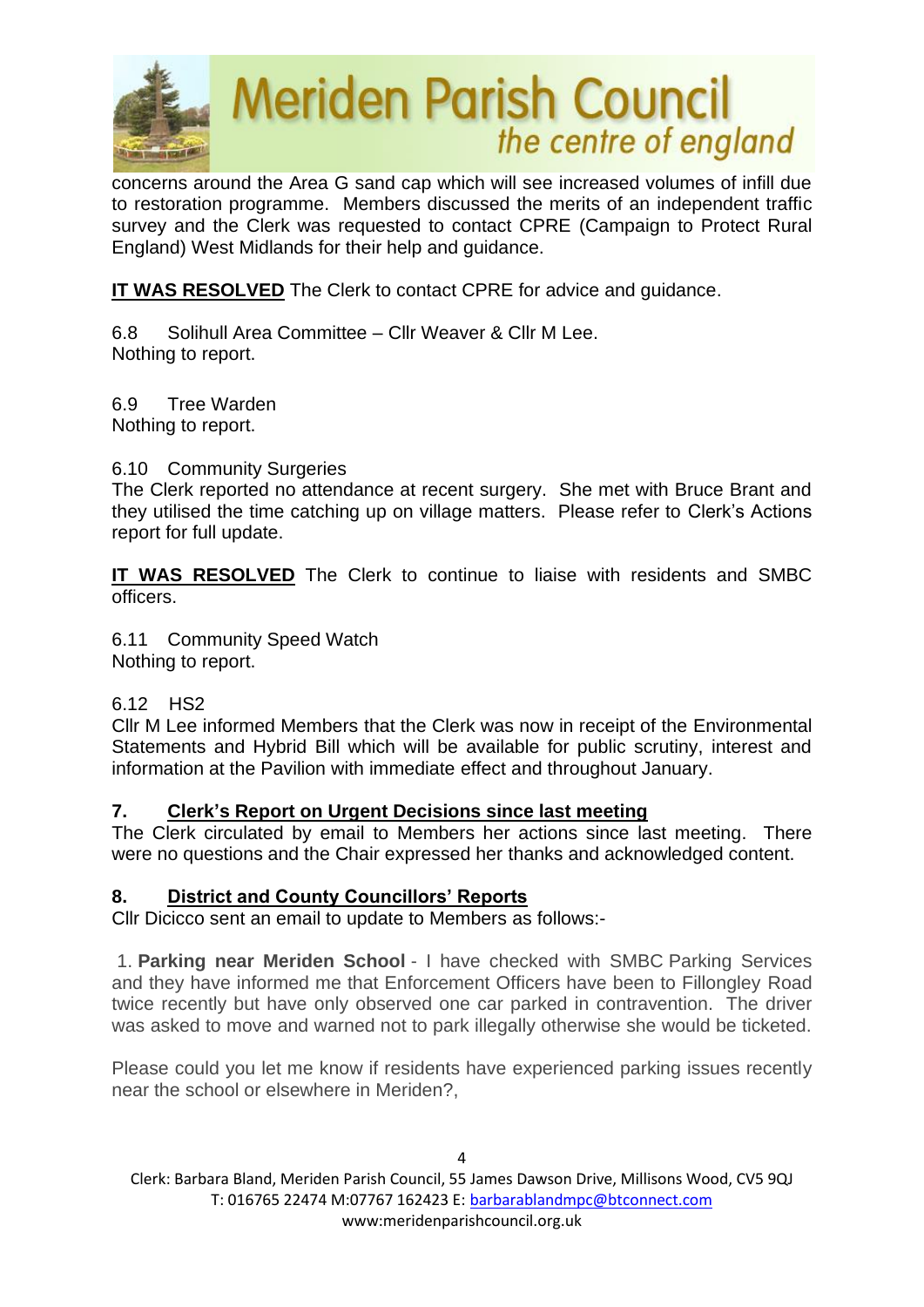

2. **Proposed Parking restrictions around The Green** - I have discussed this with Ed Bradford and he has informed me that SMBC do not intend to take this scheme further at this time due to the concerns that were raised by the Parish Council and local residents. I think that this is the sensible decision.

3. **Birmingham Road parking bay -** Ed Bradford informs me that this has not progressed any further since the letter to the Parish Council on 4th November. The issue is that there is no available SMBC budget for this - I can continue to press for this but I'm not sure how successful I will be. Does the Parish Council have any funds available?

Some other issues of interest:

**1. The Solihull Local Plan** - this received a very positive report from the Planning Inspector who proposed very few changes. The Plan was ratified at the Full Council Meeting on 3rd December despite the Labour Party and Greens abstaining. We wanted to have a unanimous vote in favour as any opposition from local councillors will open up the Plan to potential judicial review. The Local Plan is Solihull's best defence against inappropriate development, especially in Meriden Ward where a number of developers would like to build a significant number of houses. The other risk is that Solihull could be required to take some of Birmingham's housing requirement - obviously we will fight any excessive demand.

**IT WAS RESOLVED** The Clerk will forward Cllr Dicicco email update to Members.

# **9. Meriden Village Matters**

9.1(i) Library Update

Cllr M Lee reported that she is still waiting for the outcome of the recent Condition Survey undertaken. The Clerk stated that she has received acknowledgements from Linda Wilson regarding Meriden PC's request for the Maintenance Programme and any recommendations therein for Meriden Library and programme of works for SMBC's grade II listed buildings.

**IT WAS RESOLVED** Cllr Lee will continue to liaise with Head of Libraries and explore options. The Clerk will chase up SMBC Property Services.

#### 9.1 (ii) Historic Panels

This item is deferred to next meeting as there is no update.

#### 9.2 Village Commemoration WW1

Cllr M Lee reported that the first meeting of the working group was held on  $7<sup>th</sup>$ December with seven attendees and four Councillors. It was a good meeting with everyone taking away actions to report back to next meeting on  $18<sup>th</sup>$  January 2014.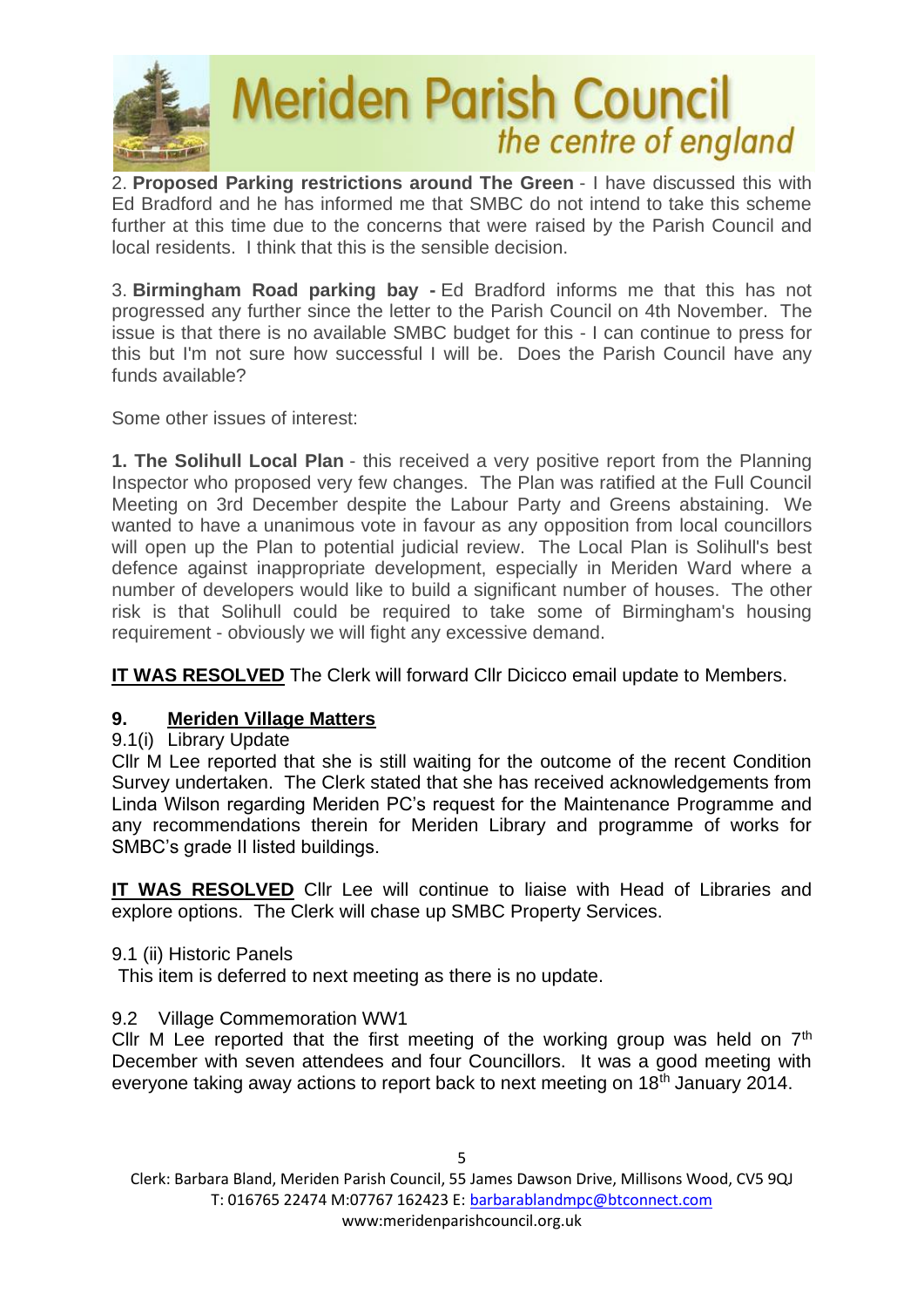

Cllr Haque reaffirmed it was a good meeting with everyone getting involved. There is a lot of activity going on in the Village for next year and it is important for all parties to be aware of what events are being organised; Cllr Haque stated she would be putting together a calendar of events for 2014 and she is waiting for the various groups to get back to her with their diaries.

Cllr P Lee stated the chosen Charity will be the ABF The Soldiers Charity (formerly the Army Benevolent Fund).

Cllr Lynch-Smith will be looking into organising a coach trip for interested Meriden residents to the Imperial War Museum, London.

**IT WAS RESOLVED** Members approved The Soldier's Charity as Meriden's chosen Charity.

9.3 Flooding, roads, crossing, bins, green, parking, trees/hedges The Clerk advised Members that no new information had been received since last meeting.

- Flooding Nothing to report.
- Roads See refer to agenda item 8 and Cllr Dicicco's update.
- Crossing Nothing to report.
- The Green Parking

Please refer to agenda item 8 and Cllr Dicicco's update. Cllr Lynch-Smith reported that Amey (SMBC Street Cleaning service), are still parking their vehicles the wrong side of slip road thus blocking access on service road. The Clerk agreed to email the Neighbourhood Co-ordinator for action to be taken.

**IT WAS RESOLVED** The Clerk will continue to liaise with relevant officers.

• Trees/Hedges

Work has been carried out by two private landowners on Birmingham Road.

**IT WAS RESOLVED** Members acknowledged the work undertaken to improve boundaries, footpath and cycle lane.

#### 9.4 Meriden Gate

Cllr M Lee advised a decision was needed regarding the £10K for early years play ground/play area on the Meriden Gate development and if this play area did not go ahead then what can/cannot the Parish Council spend the funding on, and we as a Parish Council reserve the right to spend it appropriately on a chosen project? Discussion lead by Cllr Kipling, agreed the Parish Council could not financially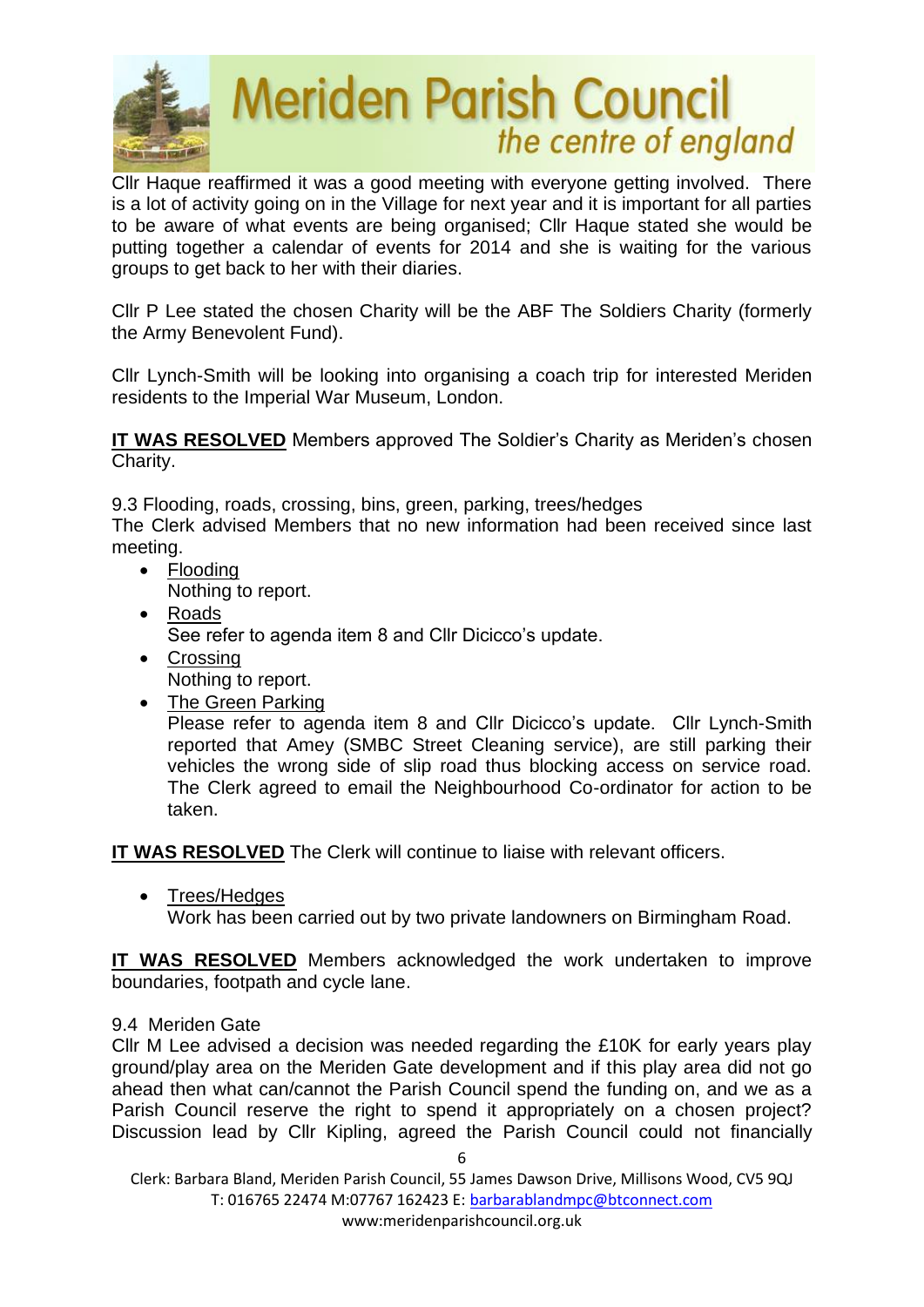

maintain a second play area. If SMBC were to agree to the maintenance, then this decision may be reassessed. There was also discussion around the wildlife sanctuary/refuge and bridleway to be established at site completion. The Clerk reported she had raised residents concerns about the balancing pond discharge into the River Blythe from private land belonging to Packington Estate and Jephson Housing Trust.

**IT WAS RESOLVED** The Clerk will write to David Waterson regarding Meriden Gate Play Area and establish alternative use of £10K. The Clerk will also check email regarding discharge and report back at January's meeting.

## 9.5 Memorial Bench

The Clerk advised Members of a request from Mrs Cubbon for a Memorial Bench dedicated to her daughter on the verge overlooking the Pool. The Clerk had requested a site visit from Highways and Neighbourhood Co-ordinator to approve site, and confirmed there were no issues for a bench not to be sited. The Clerk further advised that Mrs Cubbon would be responsible for the supply, installation and long term maintenance of the bench in accordance with recent Parish Council policy.

**IT WAS RESOLVED** Members unanimously approved Mrs Cubbon's request for a Memorial Bench and instructed the Clerk to action with the family.

# **10. Meriden Sports Park**

10.1 Cllr M Lee advised the loss of 12 new trees due to Ash Dieback. A decision to replace trees will be deferred until the New Year. The Clerk reported there had been no reply to letter of complaint sent Chris Barr requested by Members regarding SMBC's actions or lack of.

**IT WAS RESOLVED** The Clerk will report back to Members at next meeting with SMBC's reply.

Cllr M Lee advised Members that approval was required for the two tennis courts to be recognised and approved by the LTA (Lawn Tennis Association) as good quality and of a good playing standard. There is a cost implication of £100 for LTA quality status, and Members were asked to approve this for a two year period to see if this will attract club matches with future income generation.

**IT WAS RESOLVED** Members unanimously approved LTA approved status at £100.

# 10.2 Patrol Alarms CCTV

Cllr P Lee advised that he and the Clerk had met with an independent Company to assess the original specification against actual installation.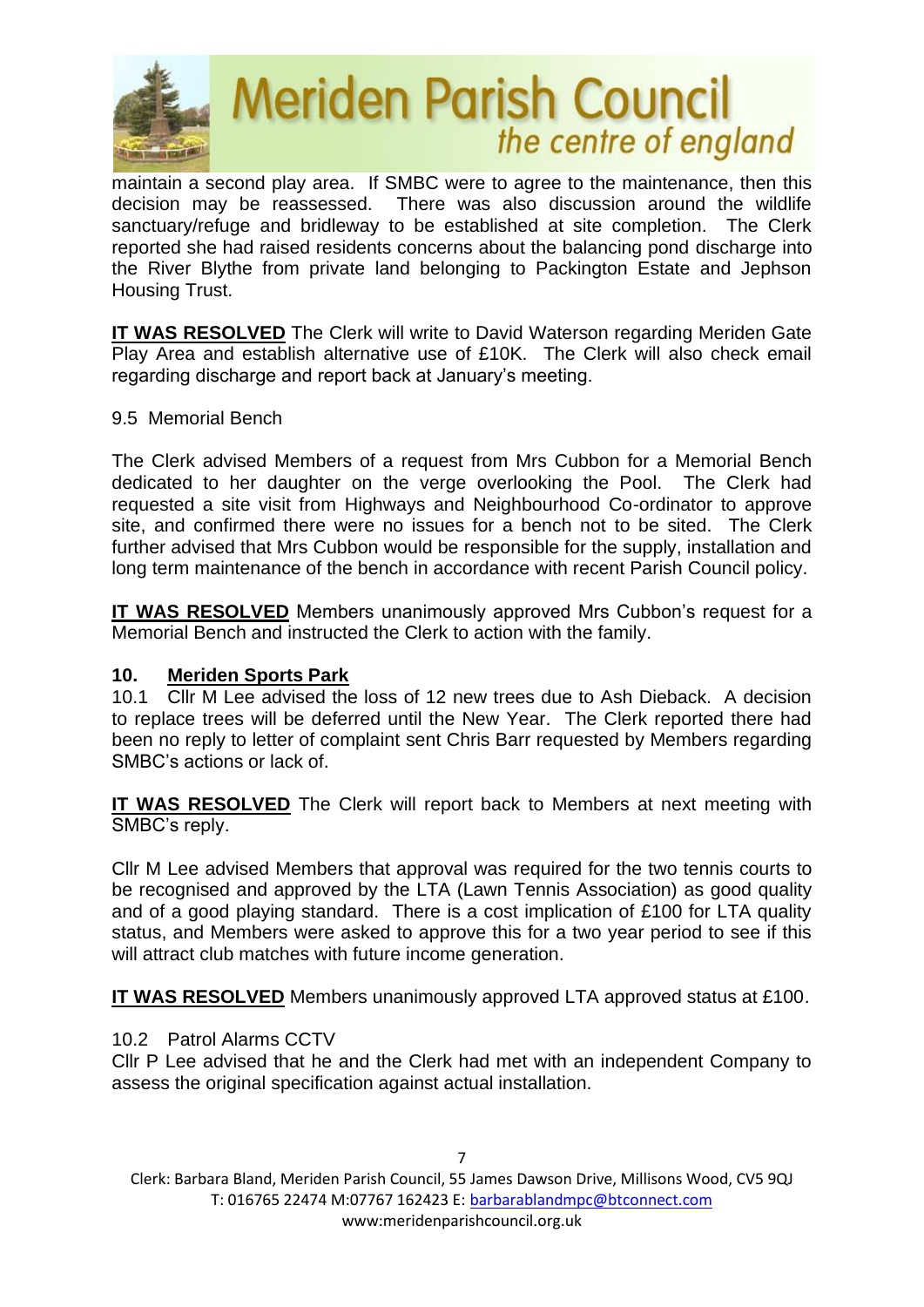

The findings were enlightening and a formal letter of complaint has been written to Mike Swallow, SMBC's Head of Strategic Lane, requesting an investigation into the procurement of this installation, emailed to Members for their information.

**IT WAS RESOLVED** Cllr P Lee will continue to monitor the situation and the clerk will follow up response from SMBC.

## 10.3 Packington Estate

Cllr M Lee advised Sports Park Directors had met on 8<sup>th</sup> December and outlined two options for consideration by Packington Estate, letter emailed to Members for their information. The Parish Council await Estate response.

**IT WAS RESOLVED** The Clerk will monitor and update in January.

## **11. Planning Matters**

11.1 Neighbourhood Planning Applications

The Clerk advised of two new applications for Members comments being 2013/2028 and 2013/2041.

The Clerk advised that she had received full plan refusal from SMBC for 2013/1953 Fordsons Farm. Planning Applications 2013/1805, 2013/1820 and 2013/1859 are with SMBC Planners.

The Clerk reported she had made contact with Jon Hallam, the named officer for News Express planning application who confirmed Highways have made no representation regarding concerns over parking and access during programme of works; and any re-siting of the flue is a private matter; with confirmation that there is no change of licence for the premises other than retail.

**IT WAS RESOLVED** The Clerk will continue to monitor.

#### 11.2 Eaves Green Lane Public Enquiry

Cllr M Lee read an email received from David Wigfield, Enforcement & Conservation Manager as follows in response to her email to Anne Brereton regarding planning application 2013/48:-

*"Further to your recent email to Anne Brereton enquiring about the above matter (planning application 2013/48 and the adjoining field), I can confirm that the Secretary of State issued his decision letter on 21st November 2013. The Inspector had recommended that the appeal be dismissed, the Secretary of State agreed with this conclusion, and the appeal was duly dismissed on that date. As far as I'm*  aware, we have not yet heard any more since then from the appellants or their *representatives regarding any further proposals or intentions for the site.*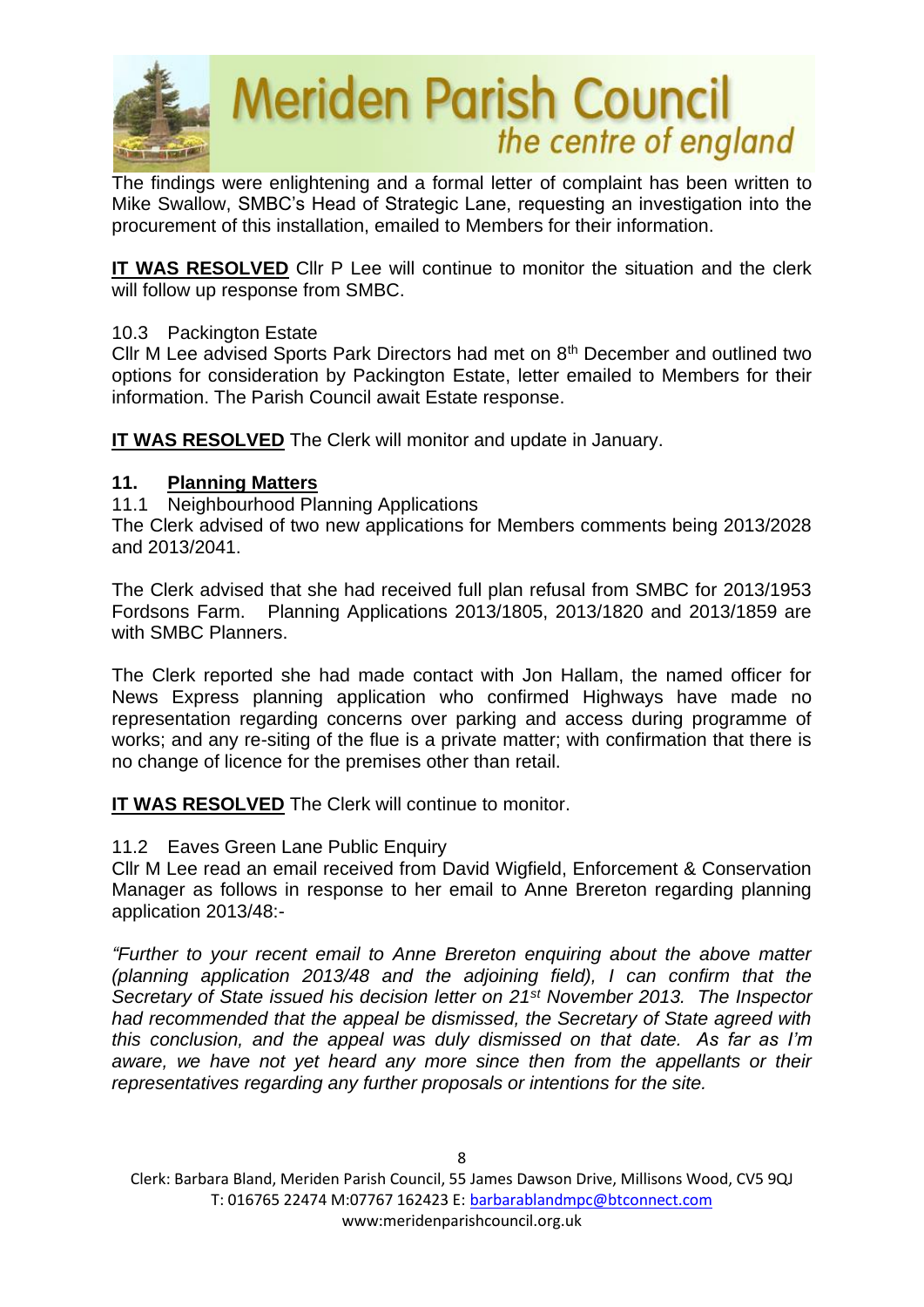

*The land was largely restored in material compliance with the Council's suggestions, back in the summer. As you may be aware, the Planning Committee requested that some further works be pursued to address one final detail relating to differences between levels in part of the field. We have endeavoured to pursue this with the land owner and through his solicitors, but the matter has been delayed as we understand he is, and has been, out of the country for several months. This matter will be reviewed, to assess and agree what further works, if any, may still be appropriate, as soon as we can make contact – which I imagine will probably be early in the New Year now.* 

*I hope this is of some assistance, but feel free to contact me direct if you have any further queries."*

**IT WAS RESOLVED** The Clerk was requested to remove this item from future agendas and Members unanimously acknowledged that this was a good outcome.

# **12. Parish Council Newsletter** Editorial Committee

Cllr Lee confirmed publication in January 2014 and stated there would be inclusion from the WWI Working Group.

**IT WAS RESOLVED** Cllr Lee will continue with publication.

## **13. Oil Painting & Kittermaster Collection**

Cllr Haque advised she was still checking with Museums and Art Galleries. Cllr Kipling advised that the maximum value of the painting is £4K but this does not reflect market value and how difficult it would be to replace. Information regarding who donated the painting has been lost in the Library. This remains a deferred item for future agendas.

#### **IT WAS RESOLVED** This item is deferred.

# **14. Councillor's reports and items for future agenda**

Cllr Haque advised of the recent email communication regarding poachers in Millisons Wood and a notice posted by Residents Association. No one could explain actions of Residents Association or confirm there was an outbreak of poaching. The Clerk was requested to find out about Residents Association and to contact Balsall Common community Police Team.

Members were requested to email the Clerk with any items to be included in Janaury's agenda.

#### **15. Correspondence & Communication** for information share only

The Clerk asked Members to review their training requirements as per email sent to all regarding Data Protection, Governance and Accountability and New Planning Framework. The following is to be booked:-